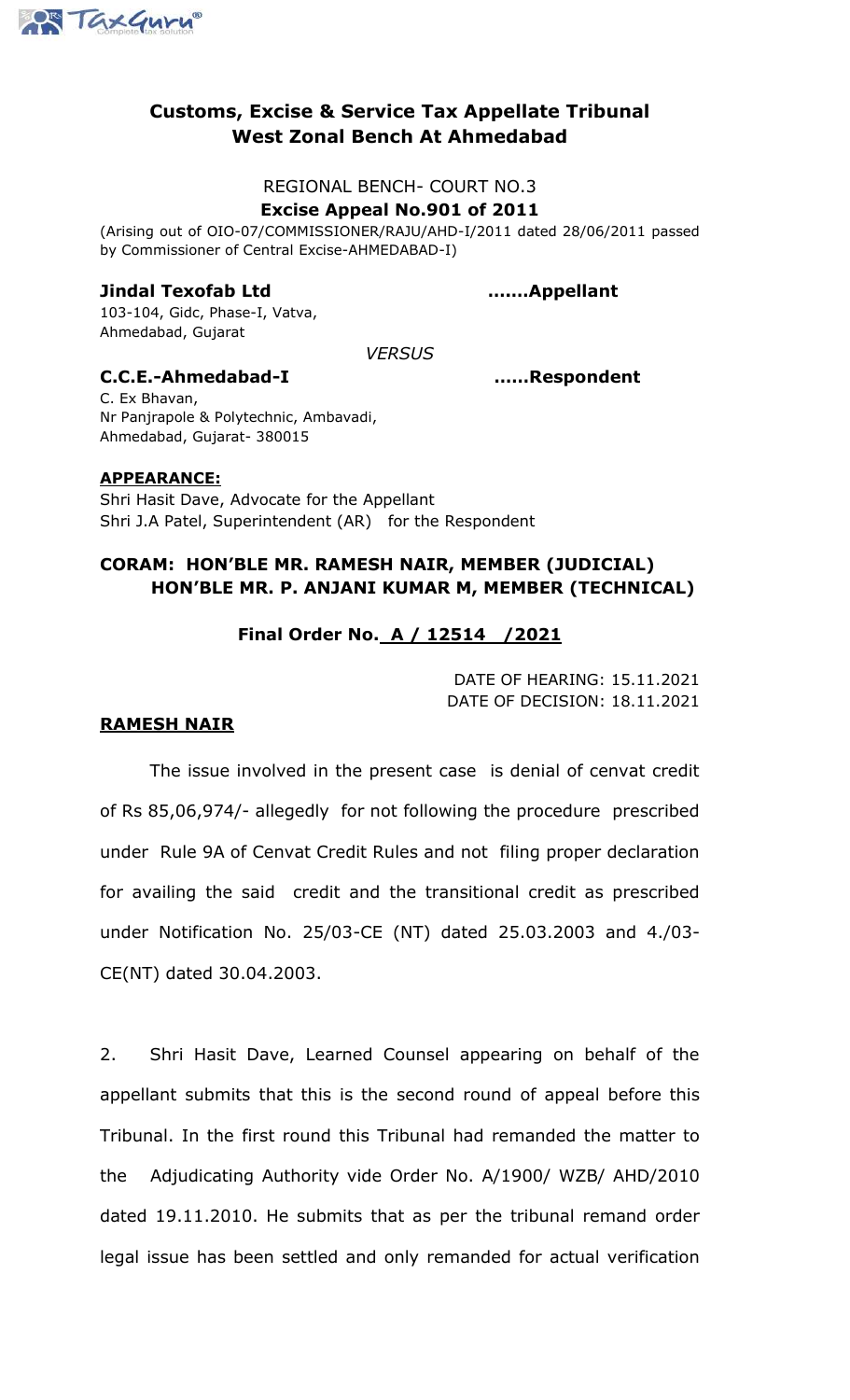of the stock of goods lying as on 01.04.2003. He submits that the appellant had filed declaration as required and the Range Superintendent has given his report. As per the report the proper verification was conducted despite this the Adjudicating Authority wanted to re- verify the entire records which is not possible after lapse of long time. The report is conclusive and on that basis the Adjudicating Authority should have decided the matter. He submits that the identical issue has been considered by this tribunal in the case of Commissioner of C.EX , Mumbai –III vs. Vandana Dyeing Pvt Ltd. – 2017 (358) ELT 399 (Tri.Mum)

3. Shri J.A Patel learned Superintendent (AR) appearing on behalf of the revenue reiterates the finding of the impugned order.

4. We have considered the submission made by both the sides and perused the records. We find that in the earlier round of appeal before this Tribunal, this Tribunal has passed order A/1900/WZB/AHD/2010 dated 19.11.2010 wherein the following observation was made.

*"7. Learned advocate appearing for the appellant submits that the legal issues now stand decided by various decisions of the Tribunal in respect of both the disputed points. He relies upon following decisions of the Tribunal.*

*a)M/s Krishna Screen Art Vs. CCE AHD-2009 (233) ELT 395 (Tri-Ahd)* 

*b)M/s VV. Prints Vs. CCE Rajkot 2008 (232) ELT 807 (Tri-Ahd) c)M/s Vaibhav & Co Vs CCE Coimbatore 2010 (252) ELT 542 (Tri-Chennai)*

*d) M/s Jaldharshan Textile Vs CCE Rajkot - 2009 (243) ELT 751 (Tri-Ahd)*

*e) M/s Elcon Fabrics Vs. CCE Rajkot 2007 (216) ELT 694 (Tri-Ahmd.)*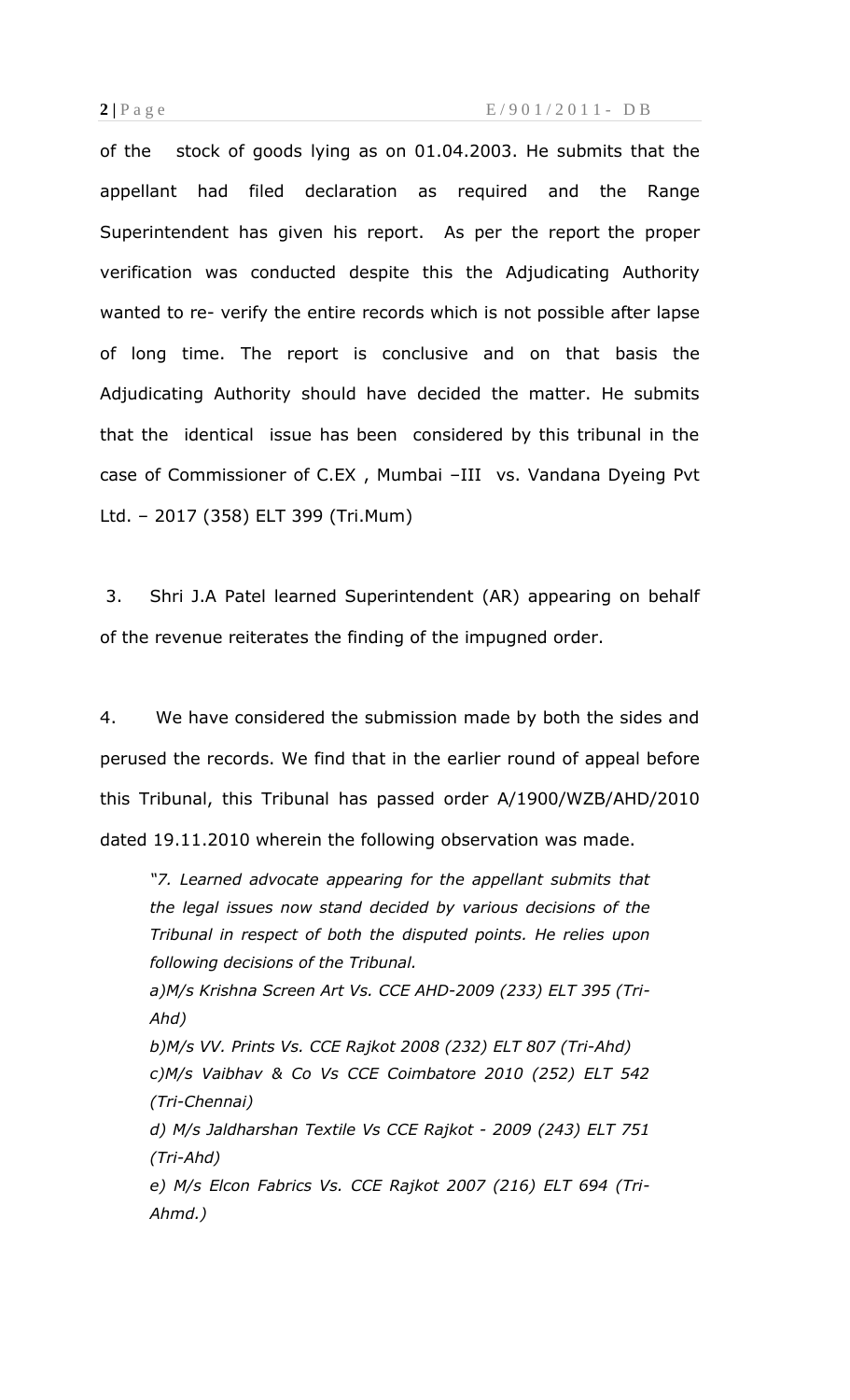*8. The ratio of the above decisions is that as long as there is no dispute about the stock of grey fabrics lying with the assessee as on 31.3.03/1.4.03, the MODVAT Credit cannot be denied to them, on the ground of non-filing of requisite declaration or late filing of such declaration or non-filing of intimation. It stand held that the purpose of filing requisite declaration is to put the Revenue to notice in respect of such stock and to enable them to verify the same. Similarly, the above judgments have also held that whether the grey fabrics are still in transit, but actually stand purchased and duty has been paid by the assessee, credit is available in respect of such inputs.*

*9. As legal issue has been decided in favour of the assessee by above referred judgments of the Tribunal, we set aside the impugned order and remand the matter to Commissioner for actual verification of the stock of goods lying as on 14.03 as also the stock in transit.*

*10. The impugned order is set aside and matter remanded to Commissioner in above terms."*

From the above order it is absolutely clear that the legal issue has been settled in the appellant's case. The matter was remanded only for actual verification of the stock. We find that the appellant have filed declaration of stock to the department which was verified by the Range Superintendent. The said report is scanned below: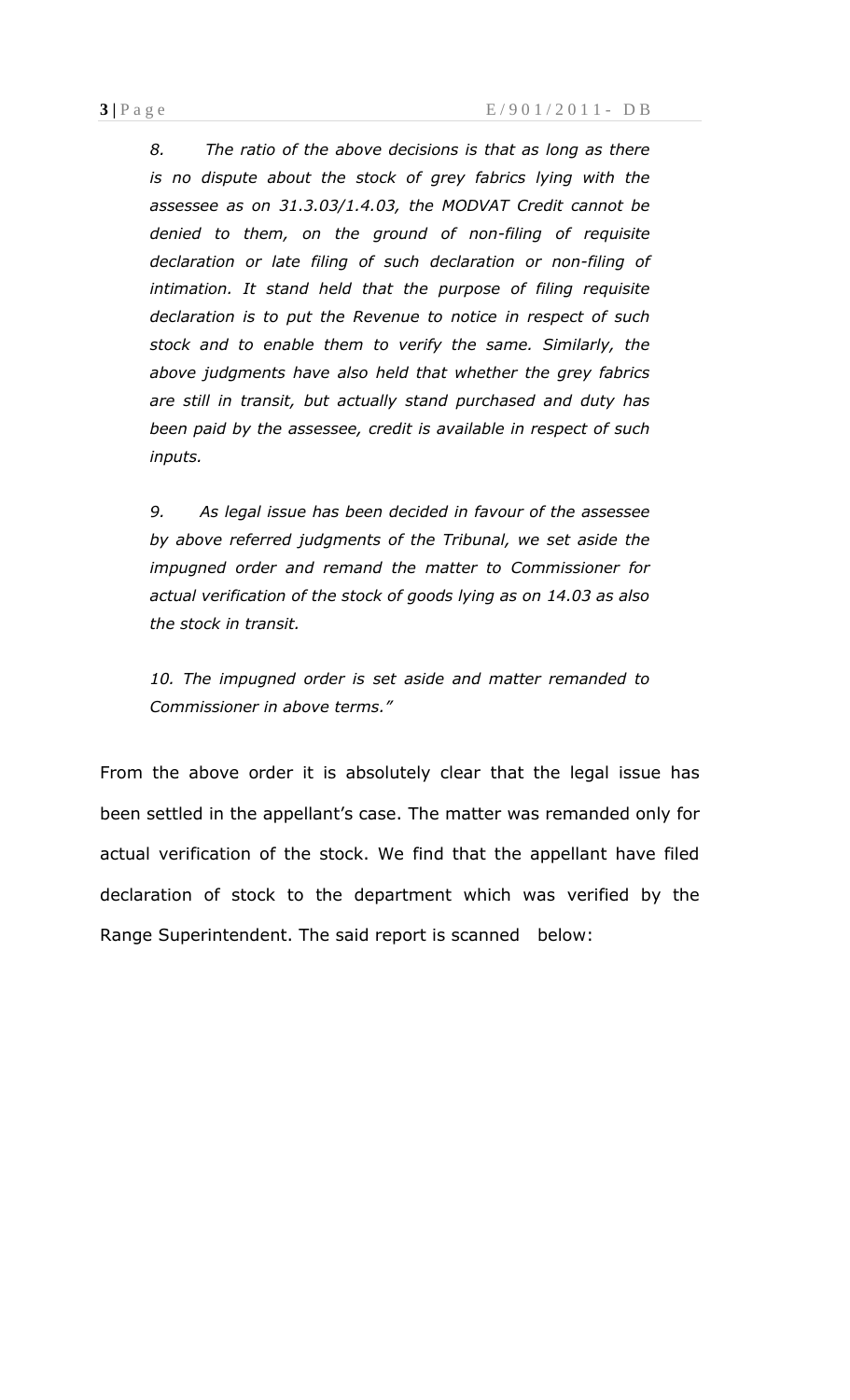¥, OFFICE THE THE SUPERINTENDE STOP CENTERS IN THE AR -H. DIVISION - 9 AHMEDABAD - 1

#### F.NO.AR-II/MISE-ADHOC/03-04

**AHMEDABAD** DT.05.05.2003

ĩ



To The Assistant commissioner Central Excise, Div .- II, Ahmedabad -I.

Sir,

#### Transitional Provisions for Textile and Textile Articles Sub: Credit allowed under Notification 35/2003 CE (NT-Dated 10.04.2003 as amended - reg

In this connection, it is to report that there is One Unit which was availed credit of Rs. 20.00 lakhs and above under the above Notification. The details of decleration filed by the party on 07.04.2004 for the stock lying in the factory as on 31.03.2004 is as under:

|     | SI.No. Particulars of Stock               |                 | Quantity                           | Value                                     |
|-----|-------------------------------------------|-----------------|------------------------------------|-------------------------------------------|
| 01. | Finished stock as per RG1 Register        |                 |                                    | ł.                                        |
| 02. | Semi finished stock as per<br>Lot Rgister | CF<br>KG        | 646674.00 }<br>25052.75            | 41595499.63                               |
| 03. | Grey Stock in Grey Deppti                 | CF.<br>MMF      | 676951.55<br>144768.00             | 26051603.53<br>2763495.25                 |
| 04. | Grey stock in transit<br>Other Job        | CF<br>CF<br>MMF | 440473.00<br>45346.00<br>281000.00 | 18008868.33<br>1664268.00<br>3418080.00 - |
| 05. | Colour/Chemical Stock<br>TOTAL            |                 |                                    | 3008042.98<br>101509357.67                |

On the basis of this declaration the party has taken 03.85,06,9747 as transitional credit on the declared value of Rs.9,85,61,814/- (101509857-3068043) in per the formula as per Notification No.35/03 dated 10/04/2004 and on the basis of the party declaration dated 28.04.2004.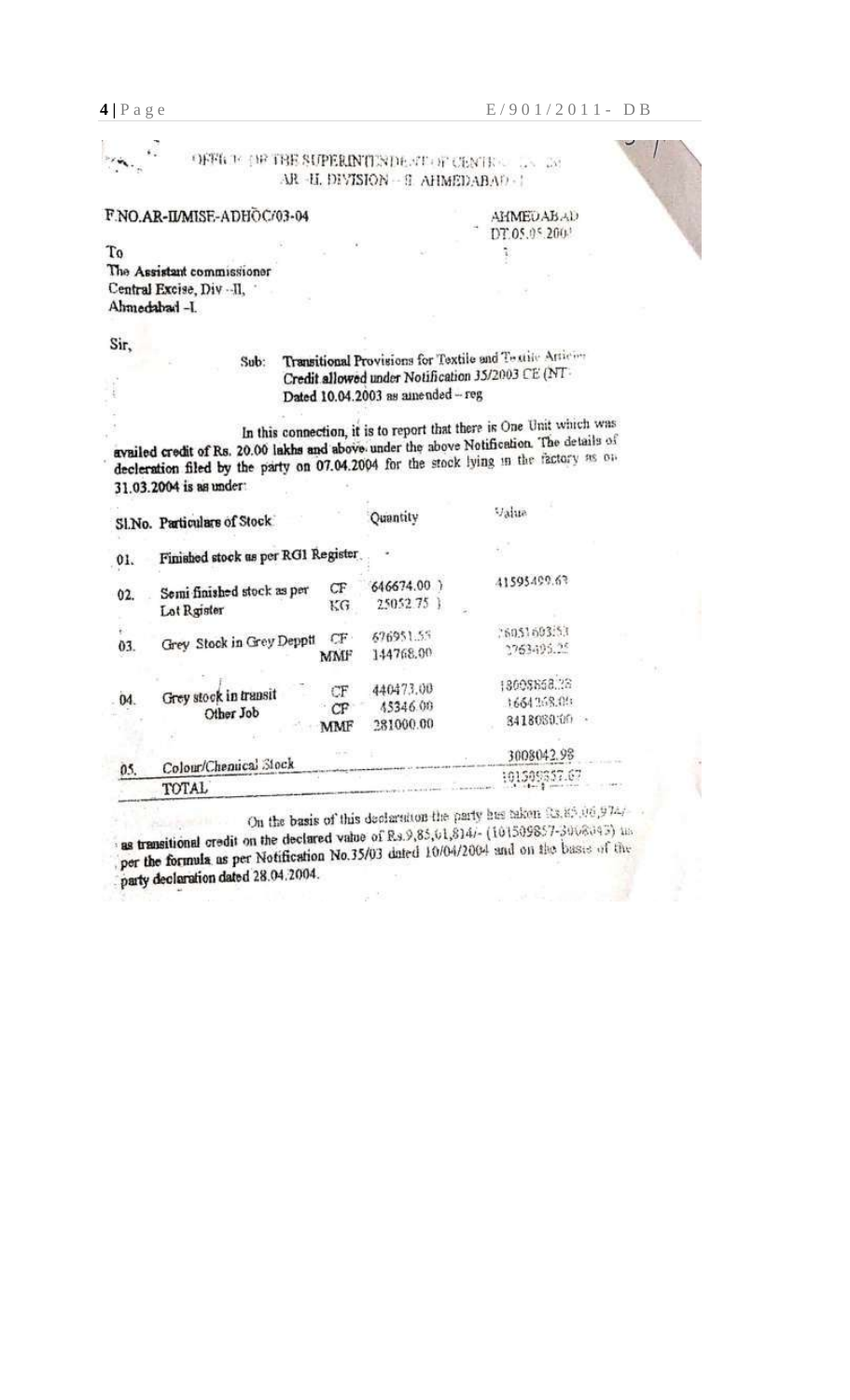Purther it is to report that for verification of the credibility of Further it is to report that for verification of the credibility of<br>in the form of a worksheet showing the quantity. Let No. rate and value etc. Accordingly<br>the party has flux: . in the form of a worksheet showing the quantity, Let No. rate und value etc. Accordingly the party has furnished item wise worksheet showing the party be und value etc. Accordingly showe categories.

This office has verified the stock and value arrived for availing maintained by the party at random basis. During the serutiny of the books and accounts and the worksheet filed by the party at random basis. During the seru This office has verified the stock and value arrived for availing

| SINo. Nature of descripancy<br>of<br>Noticed<br>decle                                                    | Valne declared<br>as per declera<br>tion                           | Actual value<br>as per worksheet                             | Difference<br>(Excess)                        |  |
|----------------------------------------------------------------------------------------------------------|--------------------------------------------------------------------|--------------------------------------------------------------|-----------------------------------------------|--|
| ZA<br>Totalling mistake<br>of semi finished goods                                                        | 1,15,95,499                                                        | 4,14,47,865                                                  | 1,47,634                                      |  |
| 2B<br>Overvaluation of bleached<br>Fabrics of 11155 Mhr.                                                 | 4,45,200                                                           | 3,01,185                                                     | 1,45,015                                      |  |
| @40/- PM instead of<br>@ 27/- P.M (Market rate)                                                          |                                                                    |                                                              |                                               |  |
| 3A Totalling mistake in value<br>of Groy fubry                                                           | 2,60.51,603                                                        | 2,48,32,603                                                  | 12,19,000                                     |  |
| $-4B$<br>Totalling mistake in respect<br>, of CP for jobwork                                             | 16,64,268                                                          | 16,20,416                                                    | $-13.352$                                     |  |
| 4C Overvaluation of Fents/rags<br>as the party declared price per 781, 75,650                            | 84,18,080                                                          | 82,33,821<br>76435.890                                       | 1,34,259                                      |  |
| Meter instead of per KiG                                                                                 | Total difference in the value<br>Transitional value as per formula |                                                              | 17,39,760<br>15,02,509                        |  |
| Duty @ 10%                                                                                               |                                                                    |                                                              | Rs. 1,50,250/-                                |  |
| reverse the taken and accordingly revered the same vide its Eury No. 272 dated $Q_0^{z}/\sigma_0^{-1/3}$ |                                                                    | On pointing out the news descriptacies, the purity agreed in |                                               |  |
|                                                                                                          |                                                                    | Yours faithfully<br>Superintendent                           |                                               |  |
|                                                                                                          |                                                                    |                                                              | Central Excise, AR-II,<br>Div-II, Ahmedabad-L |  |
|                                                                                                          |                                                                    |                                                              |                                               |  |

As per the above report it can be seen that after proper verification some discrepancy was found for Rs 1, 50,250/- which was reversed by the appellant. As per the procedure the proper stock verification was conducted by the Superintendent thereafter the Adjudicating Authority seeking further verification of all the records is unwarranted. We are of the view that the aforesaid verification report is conclusive one therefore; no further material is required for establishing the stock